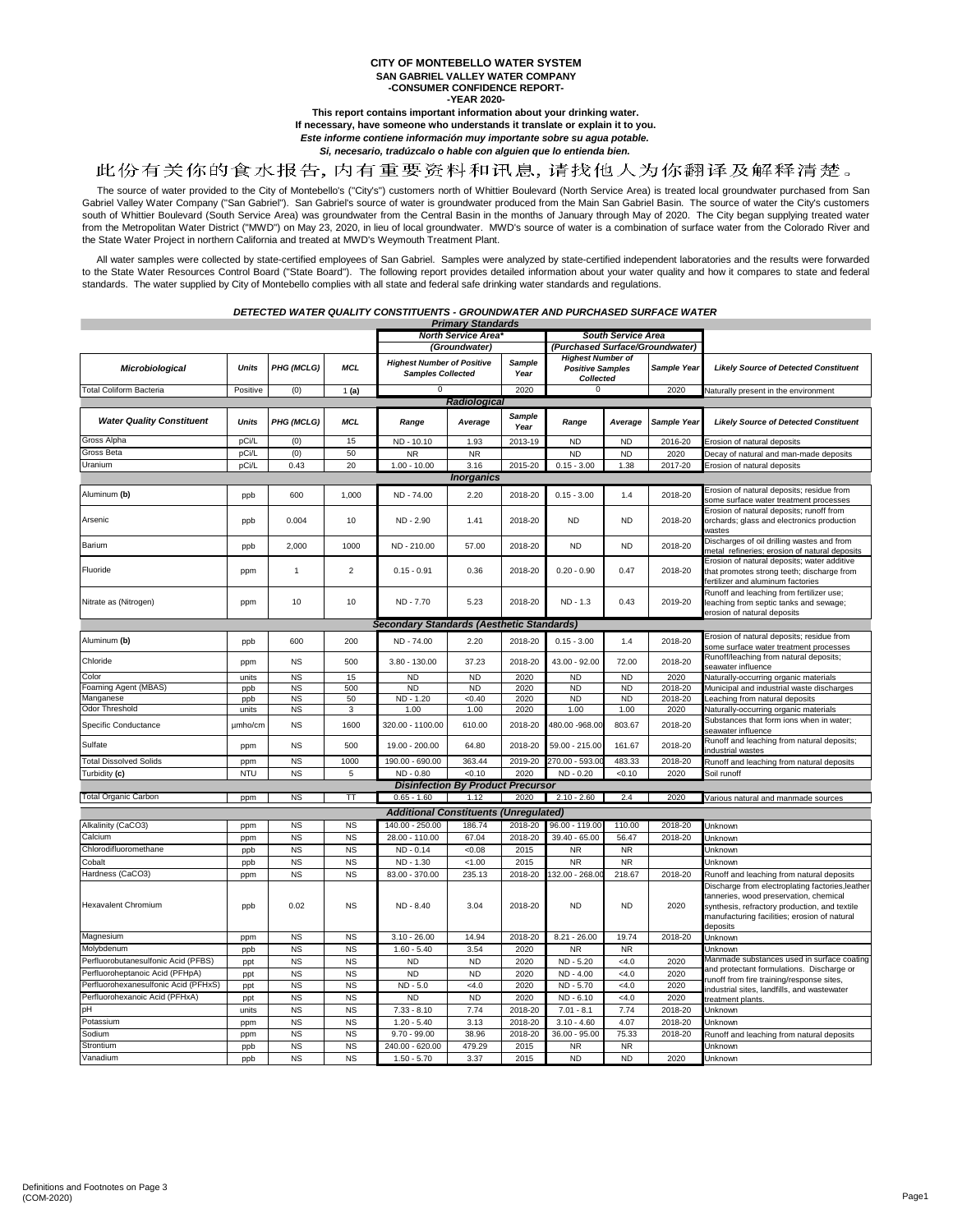| <b>Unregulated Constituents with Notification Levels</b>               |              |                                          |                       |                                                             |                 |                |                                                               |           |             |                                                                                                                                      |  |
|------------------------------------------------------------------------|--------------|------------------------------------------|-----------------------|-------------------------------------------------------------|-----------------|----------------|---------------------------------------------------------------|-----------|-------------|--------------------------------------------------------------------------------------------------------------------------------------|--|
| <b>Constituents</b>                                                    | <b>Units</b> | PHG (MCLG)                               | <b>NL</b>             | Range                                                       | Average         | Sample<br>Year | Range                                                         | Average   | Sample Year | <b>Likely Source of Detected Constituent</b>                                                                                         |  |
| Chlorate                                                               | ppb          | <b>NS</b>                                | 800                   | 100.00 - 460.00                                             | 175.71          | 2015           | 76                                                            | 76.00     | 2020        | Runoff and leaching from natural deposits;<br>industrial wastes                                                                      |  |
| Dichlorodifluoromethane (Freon 12)                                     | ppb          | <b>NS</b>                                | 1000                  | $ND - 0.61$                                                 | < 0.50          | 2020           | N <sub>R</sub>                                                | <b>NR</b> |             | Discharge from manufacturing/industrial<br>plants.                                                                                   |  |
| Perfluorooctanoic Acid (PFOA) (d)                                      | ppt          | <b>NS</b>                                | 5.10                  | $ND - 4.00$                                                 | < 4.0           | 2020           | ND - 14.00                                                    | 7.00      | 2020        | Manmade substances used in surface coating<br>and protectant formulations. Discharge or<br>runoff from fire training/response sites, |  |
| Perfluorooctanesulfonic Acid (PFOS) (d)                                | ppt          | <b>NS</b>                                | 6.50                  | ND - 11.00                                                  | < 4.0           | 2020           | ND - 45.00                                                    | 22.5      | 2020        | industrial sites, landfills, and wastewater<br>treatment plants.                                                                     |  |
| <b>DISINFECTANT/DISINFECTION BY-PRODUCTS (NORTH AND SOUTH SYSTEMS)</b> |              |                                          |                       |                                                             |                 |                |                                                               |           |             |                                                                                                                                      |  |
| <b>Water Quality Constituent</b>                                       |              | <b>Units</b>                             | PHG (MCLG)<br>[MRDLG] | <b>MCL</b><br>[MRDL]                                        | Range           |                | Average                                                       |           | Sample Year | <b>Likely Source of Detected Constituent</b>                                                                                         |  |
| <b>Total Trihalomethanes</b>                                           |              | ppb                                      | <b>NS</b>             | 80                                                          | $0.80 - 40.00$  |                | 17.95                                                         |           | 2020        | By-product of drinking water disinfection                                                                                            |  |
| Haloacetic Acids                                                       |              | ppb                                      | <b>NS</b>             | 60                                                          | ND - 9.10       |                | 3.88                                                          |           | 2020        | By-product of drinking water disinfection                                                                                            |  |
| Chlorine Residual (North)                                              |              | ppb                                      | $[4]$                 | $[4]$                                                       | $0.94 - 1.83$   |                | 1.26                                                          |           | 2020        | Drinking water disinfectant added for<br>treatment                                                                                   |  |
| Chlorine Residual (South)                                              |              | ppb                                      | $[4]$                 | $[4]$                                                       | $0.61 - 2.90$   |                | 1.39                                                          |           | 2020        | Drinking water disinfectant added for<br>treatment                                                                                   |  |
| LEAD AND COPPER MONITORING (NORTH AND SOUTH SYSTEMS)                   |              |                                          |                       |                                                             |                 |                |                                                               |           |             |                                                                                                                                      |  |
| <b>Water Quality Constituent</b>                                       | <b>Units</b> | Regulatory<br><b>Action Level</b><br>(e) | Sample Year           |                                                             | 90th Percentile |                | <b>Number of Samples Exceeding the</b><br><b>Action Level</b> |           |             | <b>Likely Source of Detected Constituent</b>                                                                                         |  |
| Lead                                                                   | ppb          | 15                                       | 2020                  |                                                             | <b>ND</b>       |                | $\mathbf 0$                                                   |           |             | Internal corrosion of household water<br>plumbing systems; discharges from industrial<br>manufacturers; erosion of natural deposits  |  |
| Copper                                                                 | ppb          | 1300                                     | 2020                  |                                                             | 200.00          |                | $\mathbf 0$                                                   |           |             | Internal corrosion of household plumbing<br>systems; erosion of natural deposits; leaching<br>from wood preservatives                |  |
|                                                                        |              |                                          |                       | <b>LEAD AND COPPER MONITORING (NORTH AND SOUTH SYSTEMS)</b> |                 |                |                                                               |           |             |                                                                                                                                      |  |
| <b>Water Quality Constituent</b>                                       | <b>Units</b> | <b>Action Level</b>                      | Sample Year           |                                                             | Range           | Average        | <b>Number of Schools Requested</b><br><b>Lead Sampling</b>    |           |             | <b>Likely Source of Detected Constituent</b>                                                                                         |  |
| Lead                                                                   | ppb          | 15                                       | 2018                  |                                                             | ND-2.30         | 1.00           | 1                                                             |           |             | Internal corrosion of household water<br>plumbing systems; discharges from industrial<br>manufacturers; erosion of natural deposits. |  |

Pursuant to Title 22 of the California Code of Regulations, Lead and Copper monitoring for the City's North and South Water Systems was completed in 2020 with the collection of 20 samples. The next sampling event will commence in 2023.

### THE UNITED STATES ENVIRONMENTAL PROTECTION AGENCY ("USEPA") AND STATE BOARD REQUIRE SAN GABRIEL VALLEY WATER COMPANY TO PROVIDE *THE FOLLOWING INFORMATION:*

Drinking water, including bottled water, may reasonably be expected to contain at least small amounts of some contaminants. The presence of contaminants does not necessarily indicate that<br>water poses a health risk. More in

Some people may be more vulnerable to contaminants in drinking water than the general population. Immuno-compromised persons such as persons with cancer undergoing chemotherapy, persons who have undergone organ transplants, people with HIV/AIDS or other immune system disorders, some elderly, and infants can be particularly at risk from infections. These people should .<br>seek advice about drinking water from their health care providers. USEPA/Centers for Disease Control guidelines on appropriate means to lessen the risk of infection by Cryptosporidium and other *microbial contaminants are available from the Safe Drinking Water Hotline (1-800-426-4791).*

The sources of drinking water (both tap water and bottled water) include rivers, lakes, streams, ponds, reservoirs, springs, and wells. As water travels over the surface of the land or through the *ground, it dissolves naturally-occurring minerals and, in some cases, radioactive material, and can pick up substances resulting from the presence of animals or from human activity.*

 *Contaminants that may be present in source water include:* 

*• • •*

- *• Microbial contaminants, such as viruses and bacteria, that may come from sewage treatment plants, septic systems, agricultural livestock operations, and wildlife.*
- *•* Inorganic contaminants, such as salts and metals, that can be naturally-occurring or result from urban stormwater runoff, industrial or domestic wastewater discharges, oil and *gas production, and mining.*
	- *Pesticides and herbicides, that may come from a variety of sources such as agriculture, urban stormwater runoff, and residential uses.*
	- Organic chemical contaminants, including synthetic and volatile organic chemicals, that are by-products of industrial processes and petroleum production, and can also come *from gas stations, urban stormwater runoff, agricultural application, and septic systems.*
- *Radioactive contaminants, that can be naturally-occurring or be the result of oil and gas production and mining activities.*

If present, elevated levels of lead can cause serious health problems, especially for pregnant women and young children. Lead in drinking water is primarily from materials and components associated with service lines and home plumbing. The City of Montebello is responsible for providing high quality drinking water, but cannot control the variety of materials used in plumbing components. When your water has been sitting for several hours, you can minimize the potential for lead exposure by flushing your tap for 30 seconds to 2 minutes before using water for drinking or cooking. If you do so, you may wish to collect the flushed water and reuse it for another beneficial purpose, such as watering plants. If you are concerned about lead in your water, you may wish to have your water tested. Information on lead in drinking water, testing methods, and steps you can take to minimize exposure is available from the Safe Drinking Water Hotline or at *http://www.epa.gov/lead.*

Nitrate: Nitrate in drinking water at levels above 10 ppm is a health risk for infants of less than six months of age. Such nitrate levels in drinking water can interfere with the capacity of the infant's blood to carry oxygen, resulting in a serious illness; symptoms include shortness of breath and blueness of the skin. Nitrate levels above 10 ppm may also affect the ability of the blood to carry oxygen in other individuals, such as pregnant women and those with certain specific enzyme deficiencies. If you are caring for an infant, or you are pregnant, you should ask advice from your health *care provider.* 

Perfluoroalkyl substances: Perfluoroalkyl substances, PFOA and PFOS, are a group of man-made chemicals used for many years in firefighting foams and in grease and stain-resistant, non-stick coatings and consumer products such as carpets, clothing, furniture and cookware. Exposure to levels of PFOA and PFOS in drinking water in excess of the Notification Level over many years may *result in adverse health effeccts including developmental effects to fetuses during pregnancy, cancer, liver effects, thyroid effects and other effects (e.g., cholesterol changes).*

This Consumer Confidence Report reflects changes in drinking water regulatory requirements during 2020. All water systems are required to comply with the state Total Coliform Rule. Beginning April 1, 2016, all water systems are also required to comply with the federal Revised Total Coliform Rule. The new federal rule maintains the purpose to protect public health by ensuring the integrity<br>of the drinking water rule requires water systems that are vulnerable to microbial contamination to identify and fix problems. Water systems that exceed a specified frequency of total coliform occurrences are required to *conduct an assessment to determine if any sanitary defects exist. If found, these must be corrected by the water system.*

In order to ensure that tap water is safe to drink, the USEPA and the State Board prescribe regulations that limit the amount of certain contaminants in water provided by public water systems. *The U.S. Food and Drug Administration regulations and California law also establish limits for contaminants in bottled water that provide the same protection for public health.*